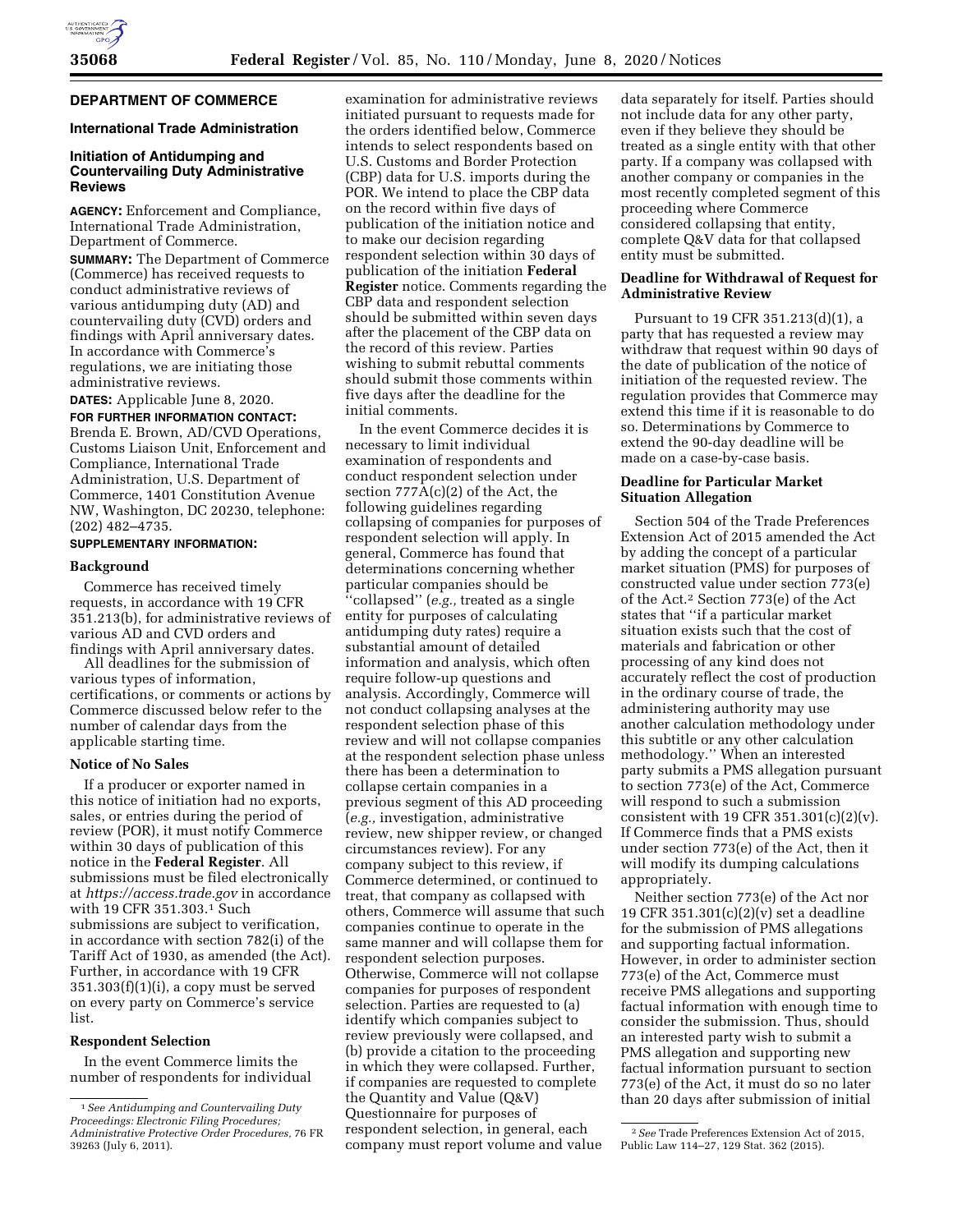responses to section D of the questionnaire.

## **Separate Rates**

In proceedings involving non-market economy (NME) countries, Commerce begins with a rebuttable presumption that all companies within the country are subject to government control and, thus, should be assigned a single antidumping duty deposit rate. It is Commerce's policy to assign all exporters of merchandise subject to an administrative review in an NME country this single rate unless an exporter can demonstrate that it is sufficiently independent so as to be entitled to a separate rate.

To establish whether a firm is sufficiently independent from government control of its export activities to be entitled to a separate rate, Commerce analyzes each entity exporting the subject merchandise. In accordance with the separate rates criteria, Commerce assigns separate rates to companies in NME cases only if respondents can demonstrate the absence of both *de jure* and *de facto*  government control over export activities.

All firms listed below that wish to qualify for separate rate status in the administrative reviews involving NME countries must complete, as appropriate, either a separate rate application or certification, as described below. For these administrative reviews, in order to demonstrate separate rate

eligibility, Commerce requires entities for whom a review was requested, that were assigned a separate rate in the most recent segment of this proceeding in which they participated, to certify that they continue to meet the criteria for obtaining a separate rate. The Separate Rate Certification form will be available on Commerce's website at *[https://enforcement.trade.gov/nme/](https://enforcement.trade.gov/nme/nme-sep-rate.html)  [nme-sep-rate.html](https://enforcement.trade.gov/nme/nme-sep-rate.html)* on the date of publication of this **Federal Register**  notice. In responding to the certification, please follow the ''Instructions for Filing the Certification'' in the Separate Rate Certification. Separate Rate Certifications are due to Commerce no later than 30 calendar days after publication of this **Federal Register**  notice. The deadline and requirement for submitting a Certification applies equally to NME-owned firms, wholly foreign-owned firms, and foreign sellers who purchase and export subject merchandise to the United States.

Entities that currently do not have a separate rate from a completed segment of the proceeding 3 should timely file a Separate Rate Application to demonstrate eligibility for a separate rate in this proceeding. In addition, companies that received a separate rate in a completed segment of the proceeding that have subsequently made changes, including, but not limited to, changes to corporate structure, acquisitions of new companies or facilities, or changes to

their official company name,<sup>4</sup> should timely file a Separate Rate Application to demonstrate eligibility for a separate rate in this proceeding. The Separate Rate Application will be available on Commerce's website at *[https://](https://enforcement.trade.gov/nme/nme-sep-rate.html) [enforcement.trade.gov/nme/nme-sep](https://enforcement.trade.gov/nme/nme-sep-rate.html)[rate.html](https://enforcement.trade.gov/nme/nme-sep-rate.html)* on the date of publication of this **Federal Register** notice. In responding to the Separate Rate Application, refer to the instructions contained in the application. Separate Rate Applications are due to Commerce no later than 30 calendar days after publication of this **Federal Register**  notice. The deadline and requirement for submitting a Separate Rate Application applies equally to NMEowned firms, wholly foreign-owned firms, and foreign sellers that purchase and export subject merchandise to the United States.

For exporters and producers who submit a Separate Rate Application or Certification and subsequently are selected as mandatory respondents, these exporters and producers will no longer be eligible for separate rate status unless they respond to all parts of the questionnaire as mandatory respondents.

#### **Initiation of Reviews**

In accordance with 19 CFR  $351.221(c)(1)(i)$ , we are initiating administrative reviews of the following AD and CVD orders and findings. We intend to issue the final results of these reviews not later than April 30, 2021.

| <b>AD Proceedings</b><br>Aceitera General Deheza S.A.<br>Bio Nogoya S.A.<br>Bunge Argentina S.A.<br>Cámara Argentina de Biocombustibles<br>Cargill S.A.C.I.<br>COFCO Argentina S.A.<br>Explora<br>GEFCO Argentina<br>LDC Argentina S.A.<br>Molinos Agro S.A.<br>Noble Argentina<br>Oleaginosa Moreno Hermanos S.A.<br>Patagonia Bioenergia<br>Renova S.A.<br>T6 Industrial SA (EcoFuel)<br>United Bio S.A.<br>Vicentin S.A.I.C. |             | Period to be<br>reviewed |
|---------------------------------------------------------------------------------------------------------------------------------------------------------------------------------------------------------------------------------------------------------------------------------------------------------------------------------------------------------------------------------------------------------------------------------|-------------|--------------------------|
|                                                                                                                                                                                                                                                                                                                                                                                                                                 |             |                          |
|                                                                                                                                                                                                                                                                                                                                                                                                                                 | Viluco S.A. | 4/1/19-3/31/20           |
|                                                                                                                                                                                                                                                                                                                                                                                                                                 |             | 4/1/19-3/31/20           |

3Such entities include entities that have not participated in the proceeding, entities that were preliminarily granted a separate rate in any currently incomplete segment of the proceeding (*e.g.,* an ongoing administrative review, new shipper review, *etc.*) and entities that lost their separate rate in the most recently completed

segment of the proceeding in which they participated.

4Only changes to the official company name, rather than trade names, need to be addressed via a Separate Rate Application. Information regarding new trade names may be submitted via a Separate Rate Certification.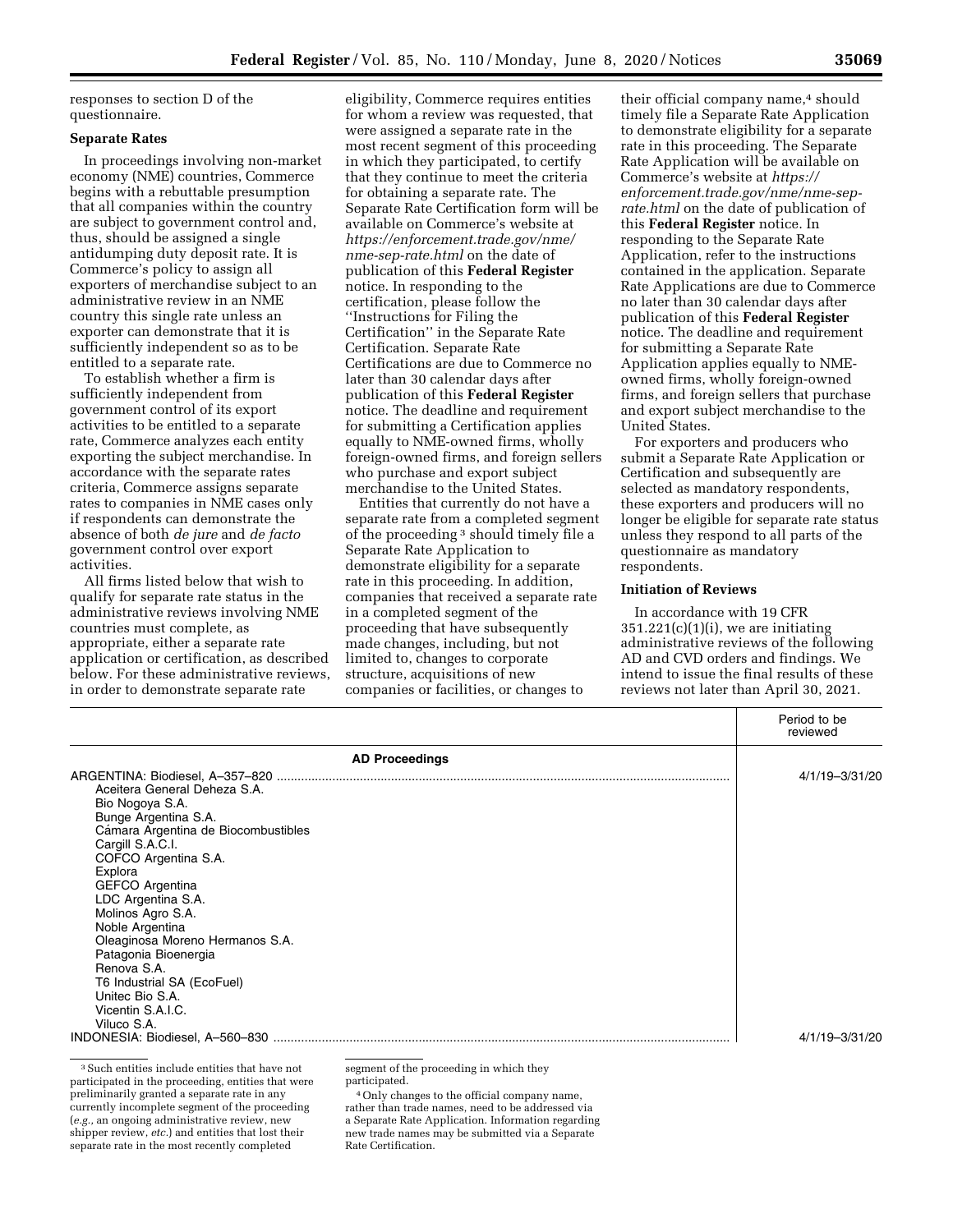|                                                                                                                            | Period to be<br>reviewed |
|----------------------------------------------------------------------------------------------------------------------------|--------------------------|
| PT Cermerlang Energi Perkasa (CEP)                                                                                         |                          |
| PT Ciliandra Perkasa                                                                                                       |                          |
| PT. Musim Mas, Medan<br>Wilmar International Ltd.                                                                          |                          |
|                                                                                                                            | 4/1/19-3/31/20           |
| Puremann, Inc.                                                                                                             |                          |
| AM Global Shipping Lines Co., Ltd.                                                                                         | 4/1/19-3/31/20           |
| Apex Maritime (Tianjin) Co., Ltd.                                                                                          |                          |
| Ardic Worldwide Logistics Ltd.                                                                                             |                          |
| Beijing Kang Jie Kong International Cargo Agent Co Ltd                                                                     |                          |
| Beijing Pacific Activated Carbon Products Co., Ltd.<br>Bengbu Modern Environmental Co., Ltd.                               |                          |
| Brilliant Logistics Group Inc.                                                                                             |                          |
| Carbon Activated Tianjin Co., Ltd.                                                                                         |                          |
| China Combi Works Oy Ltd.<br>China International Freight Co., Ltd.                                                         |                          |
| Cohesion Freight (HK) Ltd.                                                                                                 |                          |
| Datong Juqiang Activated Carbon Co., Ltd.                                                                                  |                          |
| Datong Municipal Yunguang                                                                                                  |                          |
| Datong Municipal Yunguang Activated Carbon Co., Ltd.<br>De Well Container Shipping Corp.                                   |                          |
| Derun Charcoal Carbon Co., Ltd.                                                                                            |                          |
| Endurance Cargo Management Co., Ltd.                                                                                       |                          |
| Envitek (China) Ltd.<br>Excel Shipping Co., Ltd.                                                                           |                          |
| Fujian Xinsen Carbon Co., Ltd.                                                                                             |                          |
| Fuzhou Yihuan Carbon Co., Ltd.                                                                                             |                          |
| Fuzhou Yuemengfeng Trade Co., Ltd.                                                                                         |                          |
| Gongyi City Bei Shan Kou Water Purification Materials Factory<br>Guangdong Hanyan Activated Carbon Manufacturing Co., Ltd. |                          |
| Guangzhou Four E'S Scientific Co., Ltd.                                                                                    |                          |
| Hangzhou Hengxing Activated Carbon                                                                                         |                          |
| Henan Dailygreen Trading Co., Ltd.                                                                                         |                          |
| Honour Lane Shipping Ltd.<br>Ingevity Corp.                                                                                |                          |
| <b>Ingevity Performance Materials</b>                                                                                      |                          |
| Jacobi Carbons AB/Tianjin Jacobi International Trade Co., Ltd./Jacobi Carbons Industry                                     |                          |
| (Tianjin) $5$                                                                                                              |                          |
| Jiangsu Kejing Carbon Fiber Co., Ltd.<br>Jiangxi Yuanli Huaiyushan Active Carbon                                           |                          |
| Jilin Bright Future Chemicals Co.                                                                                          |                          |
| King Freight International Corp.                                                                                           |                          |
| M Chemical Company, Inc.<br>Meadwestvaco Trading (Shanghai)                                                                |                          |
| Muk Chi Trade Co., Ltd.                                                                                                    |                          |
| Nanping Yuanli Active Carbon Co.                                                                                           |                          |
| Ningxia Guanghua Cherishmet Activated Carbon Co., Ltd.                                                                     |                          |
| Ningxia Huahui Activated Carbon Co., Ltd.<br>Ningxia Mineral & Chemical Limited                                            |                          |
| Pacific Star Express (China) Company Ltd.                                                                                  |                          |
| Panalpina World Transport (PRC) Ltd.                                                                                       |                          |
| Pingdingshan Green Forest Activated Carbon Factory                                                                         |                          |
| Pingdingshan Lvlin Activated Carbon Co., Ltd.<br>Pudong Prime International Logistics                                      |                          |
| Safround Logistics Co.                                                                                                     |                          |
| Seatrade International Transportation                                                                                      |                          |
| Shanghai Caleb Industrial Co. Ltd.                                                                                         |                          |
| Shanghai Express Global International<br>Shanghai Line Feng Int'l Transportation                                           |                          |
| Shanghai Pudong International Transportation                                                                               |                          |
| Shanghai Sunson Activated Carbon                                                                                           |                          |
| Shanghai Xinjinhu Activated Carbon                                                                                         |                          |
| Shanxi Dapu International Trade Co., Ltd.<br>Shanxi DMD Corp.                                                              |                          |
| Shanxi Industry Technology Trading (ITT)                                                                                   |                          |
| Shanxi Industry Technology Trading Co., Ltd.                                                                               |                          |
| Shanxi Sincere Industrial Co., Ltd.                                                                                        |                          |
| Shanxi Tianxi Purification Filter Co., Ltd.<br>Shenzhen Calux Purification Technology Co., Ltd.                            |                          |
| Shijiazhuang Tangju Trading Co.                                                                                            |                          |
| Sinoacarbon International Trading Co., Ltd.                                                                                |                          |
| Tancarb Activated Carbon Co., Ltd.                                                                                         |                          |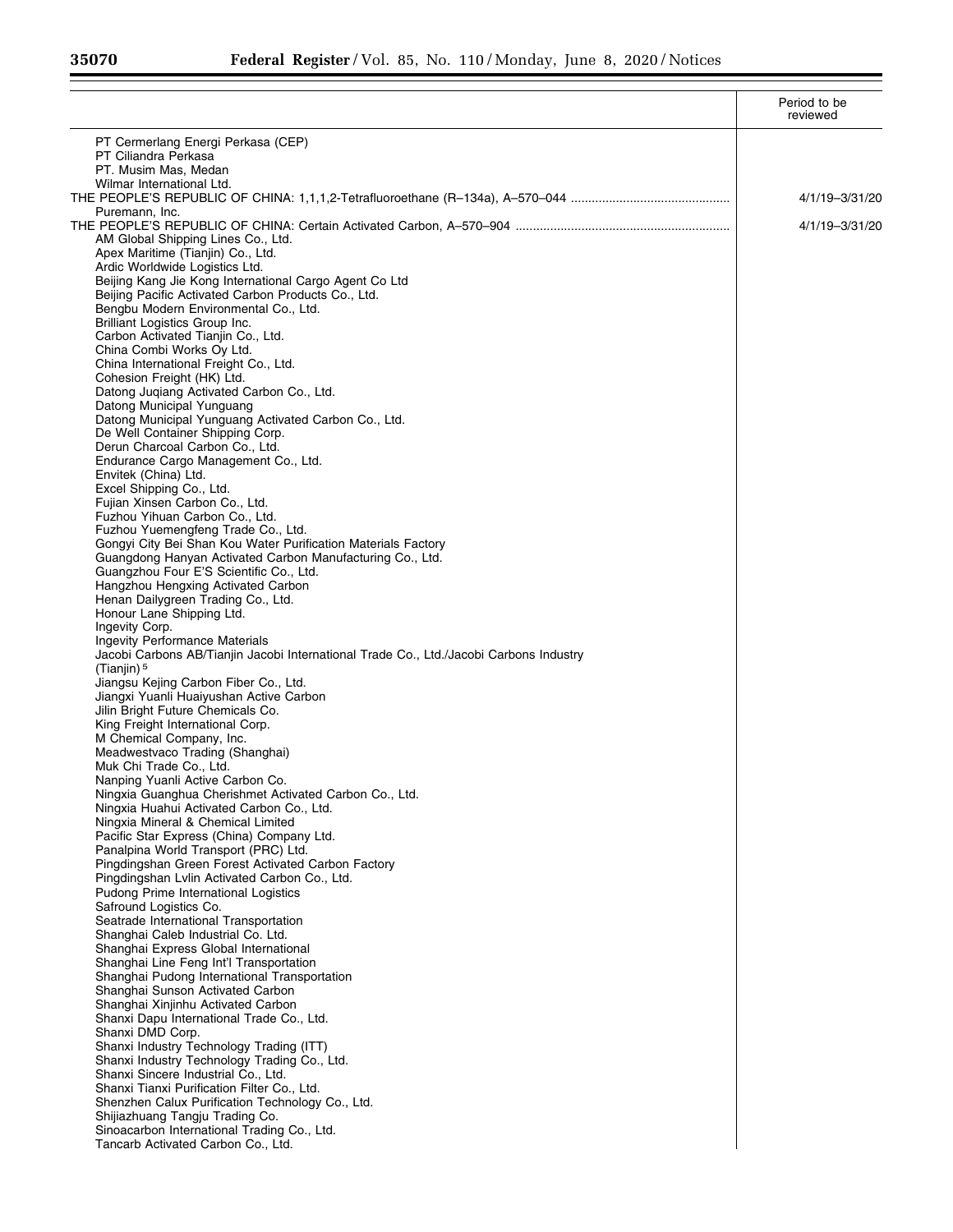|                                                                                                             | Period to be<br>reviewed |
|-------------------------------------------------------------------------------------------------------------|--------------------------|
| The Ultimate Solid Logistics Ltd.                                                                           |                          |
| T.H.I. Group (Shanghai) Ltd.                                                                                |                          |
| Tianjin Channel Filters Co., Ltd.                                                                           |                          |
| Tianjin Maijin Industries Co., Ltd.                                                                         |                          |
| Translink Shipping Inc.                                                                                     |                          |
| Trans-Power International Logistics Co., Ltd.<br>Triple Eagle Container Line                                |                          |
| U.S. United Logistics (Ningbo) Inc.                                                                         |                          |
| Yusen Logistics Co., Ltd.                                                                                   |                          |
| Zhejiang Topc Chemical Industry                                                                             |                          |
| Zhengzhou Zhulin Activated Carbon                                                                           |                          |
|                                                                                                             | 4/1/19-3/31/20           |
| Alcha International Holdings Limited                                                                        |                          |
| Anhui Maximum Aluminium Industries Company Ltd.<br>Baotou Alcha Aluminum Co., Ltd.                          |                          |
| Dingsheng Aluminum Industries (Hong Kong) Trading Co., Ltd.                                                 |                          |
| Granges Aluminum (Shanghai) Co., Ltd.                                                                       |                          |
| Guangxi Baise Xinghe Aluminum Industry Co., Ltd.                                                            |                          |
| Hangzhou DingCheng Aluminum Co., Ltd.                                                                       |                          |
| Hangzhou Dingsheng Import & Export Co. Ltd.                                                                 |                          |
| Hangzhou Dingsheng Industrial Group Co. Ltd.<br>Hangzhou Five Star Aluminum Co., Ltd.                       |                          |
| Hangzhou Teemful Aluminum Co., Ltd.                                                                         |                          |
| Huafon Nikkei Aluminium Corporation                                                                         |                          |
| Hunan Suntown Marketing Limited                                                                             |                          |
| Jiangsu Alcha Aluminium Co., Ltd.                                                                           |                          |
| Jiangsu Huafeng Aluminum Industry Co., Ltd.                                                                 |                          |
| Jiangsu Dingsheng New Materials Joint-Stock Co., Ltd.                                                       |                          |
| Jiangsu Zhongji Lamination Materials Co., Ltd.                                                              |                          |
| Jiangsu Zhongji Lamination Materials Co., (HK) Ltd.<br>Jiangsu Zhongji Lamination Materials Stock Co., Ltd. |                          |
| Jiangyin Dolphin Pack Ltd. Co.                                                                              |                          |
| Luoyang Longding Aluminium Industries Co., Ltd.                                                             |                          |
| Shandong Yuanrui Metal Material Co., Ltd.                                                                   |                          |
| Shantou Wanshun Package Material Stock Co., Ltd.                                                            |                          |
| <b>SNTO International Trade Limited</b>                                                                     |                          |
| Suntown Technology Group Corporation Limited                                                                |                          |
| Suntown Technology Group Limited<br>Suzhou Manakin Aluminum Processing Technology Co., Ltd.                 |                          |
| Walson (HK) Trading Co., Limited                                                                            |                          |
| Xiamen Xiashun Aluminum Foil Co. Ltd.                                                                       |                          |
| Yantai Donghai Aluminum Foil Co., Ltd.                                                                      |                          |
| Yantai Jintai International Trade Co., Ltd.                                                                 |                          |
| Yinbang Clad Material Co., Ltd.                                                                             |                          |
| Zhejiang Zhongjin Aluminum Industry Co., Ltd.                                                               |                          |
| <b>B&amp;R Industries Limited</b>                                                                           | 4/1/19-3/31/20           |
| Feidong Import and Export Co., Ltd.                                                                         |                          |
| Foshan Shunde MingHao Kitchen Utensils Co., Ltd.                                                            |                          |
| Foshan Zhaoshun Trade Co., Ltd.                                                                             |                          |
| Franke Asia Sourcing Ltd.                                                                                   |                          |
| Grand Hill Work Company                                                                                     |                          |
| Guangdong Dongyuan Kitchenware Industrial Co., Ltd.                                                         |                          |
| Guangdong G-Top Import & Export Co., Ltd.                                                                   |                          |
| Guangdong New Shichu Import & Export Company Limited<br>Guangdong Yingao Kitchen Utensils Co., Ltd.         |                          |
| Hangzhou Heng's Industries Co., Ltd.                                                                        |                          |
| Hubei Foshan Success Imp & Exp Co. Ltd.                                                                     |                          |
| J&C Industries Enterprise Limited                                                                           |                          |
| Jiangmen Hongmao Trading Co., Ltd.                                                                          |                          |
| Jiangmen New Star Hi-Tech Enterprise Ltd.                                                                   |                          |
| Jiangmen Pioneer Import & Export Co., Ltd.                                                                  |                          |
| Jiangxi Zoje Kitchen & Bath Industry Co., Ltd.                                                              |                          |
| KaiPing Dawn Plumbing Products, Inc.<br>Ningbo Afa Kitchen and Bath Co., Ltd.                               |                          |
| Ningbo Oulin Kitchen Utensils Co., Ltd.                                                                     |                          |
| Primy Cooperation Limited                                                                                   |                          |
| Shenzhen Kehuaxing Industrial Ltd.                                                                          |                          |
| Shunde Foodstuffs Import & Export Company Limited of Guangdong                                              |                          |
| Shunde Native Produce Import and Export Co., Ltd. of Guangdong                                              |                          |
| Xinhe Stainless Steel Products Co., Ltd.                                                                    |                          |
| Yuyao Afa Kitchenware Co., Ltd.                                                                             |                          |
| Zhongshan Newecan Enterprise Development Corporation                                                        |                          |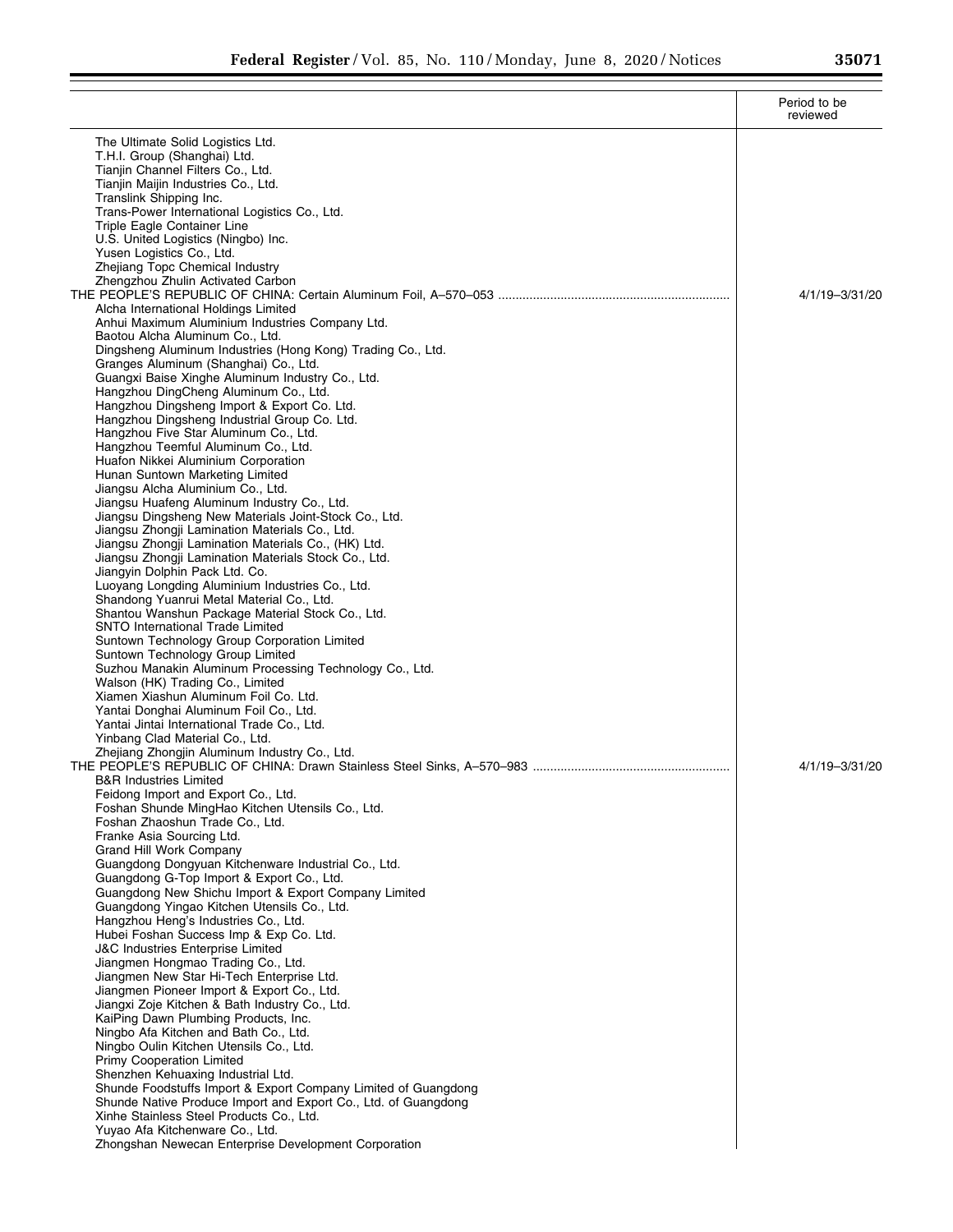Ξ

|                                                                                                  | Period to be<br>reviewed |
|--------------------------------------------------------------------------------------------------|--------------------------|
| Zhongshan Silk Imp. & Exp. Group Co., Ltd. of Guangdong                                          |                          |
| Zhongshan Superte Kitchenware Co., Ltd.                                                          |                          |
| Zhuhai Kohler Kitchen & Bathroom Products, Ltd.                                                  | 4/1/19-3/31/20           |
| Tianjin Magnesium International Co., Ltd.                                                        |                          |
| Tianjin Magnesium Metal Co., Ltd.                                                                |                          |
|                                                                                                  | 4/1/19-3/31/20           |
| Ahonest Changjiang Stainless Co., Ltd.                                                           |                          |
| Angang Hanyang Stainless Steel Corp. (LISCO)                                                     |                          |
| Angang Guangzhou Stainless Steel Corporation (LISCO)<br>Anping Yuanjing Metal Products Co., Ltd. |                          |
| Apex Industries Corporation                                                                      |                          |
| Baofeng Xianglong Stainless Steel (Baofeng Steel Group Co.)                                      |                          |
| Baojing Steel Ltd.                                                                               |                          |
| Baosteel Stainless Steel Co., Ltd.                                                               |                          |
| Baosteel Desheng Stainless Steel Co., Ltd.<br>Baotou Huayong Stainless Steel Co., Ltd.           |                          |
| Beihai Chengde Ferronickel Stainless Steel                                                       |                          |
| Beijing Dayang Metal Industry Co.                                                                |                          |
| Beijing Hengsheng Tongda Stainless Steel                                                         |                          |
| Beijing Jingnanfang Decoration Engineering Co., Ltd.                                             |                          |
| Benxi Iron and Steel                                                                             |                          |
| Chain Chon Metal (Kunshan)<br>Chain Chon Metal (Foshan)                                          |                          |
| Changhai Stainless Steel                                                                         |                          |
| Changzhou General Import and Export                                                              |                          |
| Changzhou Taiye Sensing Technology Co., Ltd.                                                     |                          |
| Compart Precision Co.                                                                            |                          |
| Dalian Yirui Import and Export Agent Co., Ltd.                                                   |                          |
| Daming International Import and Export Co., Ltd.<br>Dongbei Special Steel Group Co., Ltd.        |                          |
| Double Stone Steel                                                                               |                          |
| Etco (China) International Trading Co., Ltd.                                                     |                          |
| <b>FHY Corporation</b>                                                                           |                          |
| Foshan Foreign Economic Enterprise                                                               |                          |
| Foshan Hermes Steel Co., Ltd.                                                                    |                          |
| Foshan Jinfeifan Stainless Steel Co.<br>Foshan Topson Stainless Steel Co.                        |                          |
| <b>Fugang Group</b>                                                                              |                          |
| Fujian Fuxin Special Steel Co., Ltd.                                                             |                          |
| Fujian Kaixi Stainless Steel                                                                     |                          |
| Fujian Wuhang STS Products Co., Ltd.                                                             |                          |
| Gangzhan Steel Developing Co., Ltd.<br>Globe Express Services Co., Ltd.                          |                          |
| Golden Fund International Trading Co.                                                            |                          |
| Guangdong Forward Metal Supply Chain Co., Ltd.                                                   |                          |
| Guangdong Guangxin Suntec Metal Holdings Co., Ltd.                                               |                          |
| Guanghan Tiancheng Stainless Steel Products Co., Ltd.                                            |                          |
| Guangxi Beihai Chengde Group                                                                     |                          |
| Guangxi Wuzhou Jinhai Stainless Steel Co.<br>Guangzhou Eversunny Trading Co., Ltd.               |                          |
| Haimen Senda Decoration Material Co.                                                             |                          |
| Hanyang Stainless Steel Co. (LISCO)                                                              |                          |
| Hebei Iron & Steel                                                                               |                          |
| Henan Tianhong Metal (Subsidiary of Foshan Mellow Stainless Steel Company)                       |                          |
| Henan Xinjinhui Stainless Steel Co., Ltd. (aka Jinhui Group)                                     |                          |
| Huadi Steel Group Co., Ltd.<br>Ideal Products of Dongquan Ltd.                                   |                          |
| Irestal Shanghai Stainless Pipe (ISSP)                                                           |                          |
| Jaway Metal Co., Ltd.                                                                            |                          |
| Jiangdu Ao Jian Sports Apparatus Factory                                                         |                          |
| Jiangsu Daming Metal Products Co., Ltd.                                                          |                          |
| Jiangsu Jihongxin Stainless Steel Co., Ltd.                                                      |                          |
| Jiaxing Winner Import and Export Co., Ltd.<br>Jiaxing Zhongda Import and Export Co., Ltd.        |                          |
| Jieyang Baowei Stainless Steel Co., Ltd.                                                         |                          |
| Jinyun Xinyongmao                                                                                |                          |
| Jiuquan Iron & Steel (JISCO)                                                                     |                          |
| Kuehne & Nagel, Ltd. (Ningbo)                                                                    |                          |
| Lianzhong Stainless Steel Corp. (LISCO)                                                          |                          |
| Lu Qin (Hong Kong) Co., Ltd.<br>Maanshan Sungood Machinery Equipment Co., Ltd.                   |                          |
| Minmetals Steel Co., Ltd.                                                                        |                          |
|                                                                                                  |                          |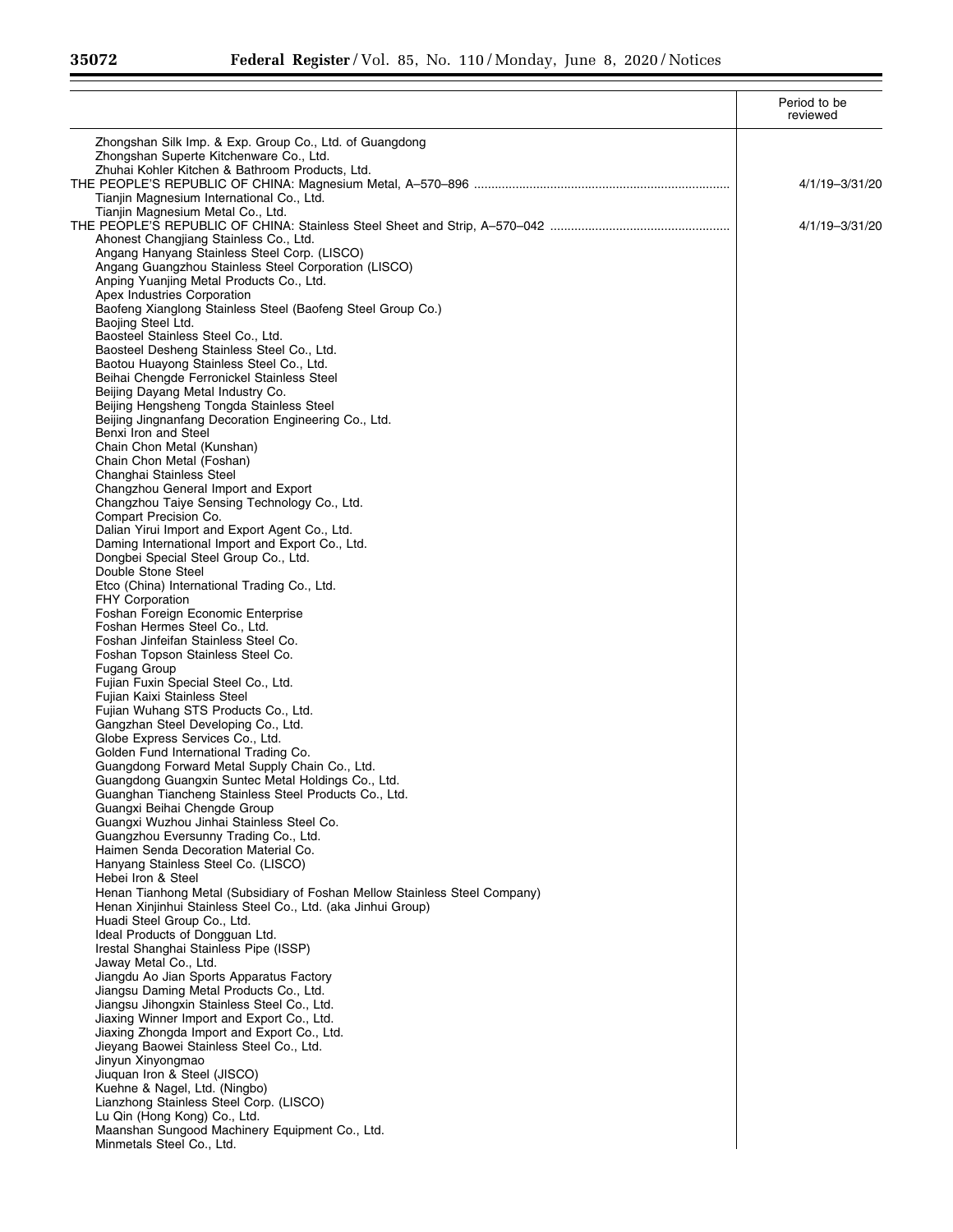|                                                                                                       | Period to be<br>reviewed |
|-------------------------------------------------------------------------------------------------------|--------------------------|
| Nanhi Tengshao Metal Manufacturing Co.                                                                |                          |
| NB (Ningbo) Rilson Export & Import Corp.                                                              |                          |
| Ningbo Baoxin Stainless Steel Co., Ltd.<br>Ningbo Bestco Import & Export Co., Ltd.                    |                          |
| Ningbo Bingcheng Import & Export Co., Ltd.                                                            |                          |
| Ningbo Chinaworld Grand Import & Export Co., Ltd.                                                     |                          |
| Ningbo Dawon Resources Co., Ltd.<br>Ningbo Economic and Technological Development Zone (Beilun Xiapu) |                          |
| Ningbo Hog Slat Trading Co., Ltd.                                                                     |                          |
| Ningbo New Hailong Import & Export Co.                                                                |                          |
| Ningbo Polaris Metal Products Co.<br>Ningbo Portec Sealing Component                                  |                          |
| Ningbo Qivi Precision Metals Co., Ltd.                                                                |                          |
| Ningbo Seduno Import & Export Co., Ltd.                                                               |                          |
| Ningbo Sunico International Ltd.<br>Ningbo Swoop Import & Export                                      |                          |
| Ningbo Yaoyi International Trading Co., Ltd.                                                          |                          |
| Onetouch Business Service, Ltd.                                                                       |                          |
| Qianyuan Stainless Steel<br>Qingdao-Pohang Stainless Steel (QPSS)                                     |                          |
| Qingdao Rising Sun International Trading Co., Ltd.                                                    |                          |
| Qingdao Sincerely Steel                                                                               |                          |
| Rihong Stainless Co., Ltd.                                                                            |                          |
| <b>Ruitian Steel</b><br>Samsung Precision Stainless Steel (Pinghu) Co., Ltd.                          |                          |
| Sejung Sea & Air Co., Ltd.                                                                            |                          |
| Shandong Huaye Stainless Steel Group Co., Ltd.                                                        |                          |
| Shandong Mengyin Huarun Imp and Exp Co., Ltd.<br>Shandong Mingwei Stainless Steel Products Co., Ltd.  |                          |
| Shanghai Dongjing Import & Export Co.                                                                 |                          |
| Shanghai Fengye Industry Co., Ltd.                                                                    |                          |
| Shanghai Ganglian E-Commerce Holdings Co., Ltd.<br>Shanghai Krupp Stainless (SKS)                     |                          |
| Shanghai Metal Corporation                                                                            |                          |
| Shanghai Tankii Alloy Material Co., Ltd.                                                              |                          |
| Shanxi Taigang Stainless Steel Co., Ltd. (TISCO)<br>Shaoxing Andrew Metal Manufactured Co., Ltd.      |                          |
| Shenzhen Brilliant Sign Co., Ltd.                                                                     |                          |
| Shaoxing Yuzhihang Import & Export Trade Co., Ltd.                                                    |                          |
| Shenzhen Wide International Trade Co., Ltd.<br>Sichuan Southwest Stainless Steel                      |                          |
| Sichuan Tianhong Stainless Steel                                                                      |                          |
| Sino Base Metal Co., Ltd.                                                                             |                          |
| Suzhou Xinchen Precision Industrial Materials Co., Ltd.<br><b>Taishan Steel</b>                       |                          |
| Taiyuan Accu Point Technology, Co., Ltd.                                                              |                          |
| Taiyuan Iron & Steel (TISCO)                                                                          |                          |
| Taiyuan Ridetaixing Precision Stainless Steel Incorporated Co., Ltd.                                  |                          |
| Taizhou Durable Hardware Co., Ltd.<br><b>Tiancheng Stainless Steel Products</b>                       |                          |
| Tianjin Fulida Supply Co., Ltd.                                                                       |                          |
| Tianjin Hongji Stainless Steel Products Co., Ltd.                                                     |                          |
| Tianjin Jiuyu Trade Co., Ltd.<br>Tianjin Taigang Daming Metal Product Co., Ltd.                       |                          |
| Tianjin Teda Ganghua Trade Co., Ltd.                                                                  |                          |
| Tianjin Tianchengjida Import & Export Trade Co., Ltd.                                                 |                          |
| Tianjin Tianguan Yuantong Stainless Steel<br>TISCO Stainless Steel (HK), Ltd.                         |                          |
| Top Honest Stainless Steel Co., Ltd.                                                                  |                          |
| TPCO Yuantong Stainless Steel Ware                                                                    |                          |
| Tsingshan Qingyuan<br>World Express Freight Co., Ltd.                                                 |                          |
| Wuxi Baochang Metal Products Co., Ltd.                                                                |                          |
| Wuxi Fangzhu Precision Materials Co.                                                                  |                          |
| Wuxi Grand Tang Metal Co., Ltd.                                                                       |                          |
| Wuxi Jinyate Steel Co., Ltd.<br>Wuxi Joyray International Corp.                                       |                          |
| Wuxi Shuoyang Stainless Steel Co., Ltd.                                                               |                          |
| Xiamen Lizhou Hardware Spring Co., Ltd.                                                               |                          |
| Xinwen Mining<br>Henan Xuyuan Stainless Steel Co., Ltd.                                               |                          |
| Yieh Corp., Ltd.                                                                                      |                          |
| Yongjin Metal Technology                                                                              |                          |
|                                                                                                       |                          |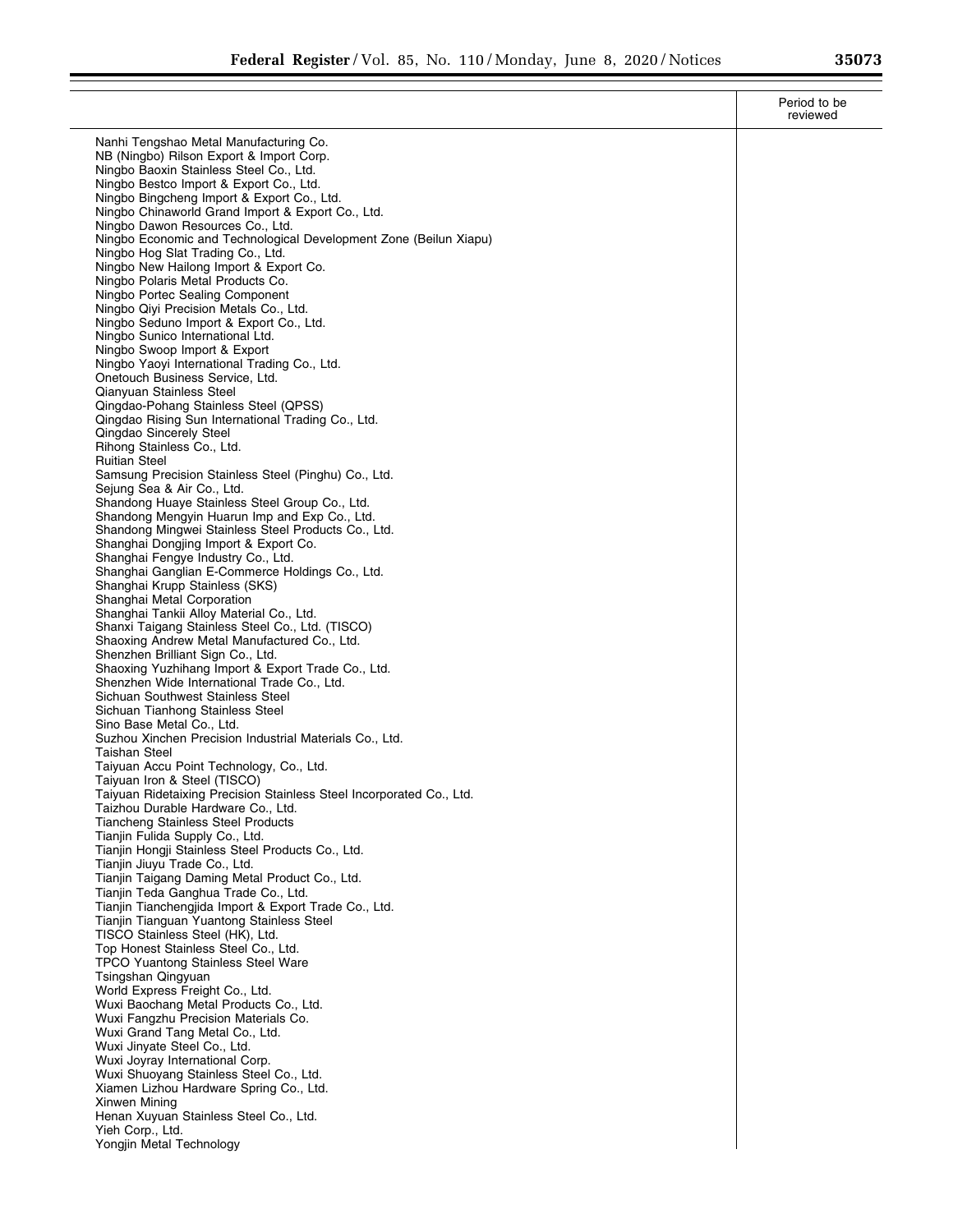$\equiv$ 

|                                                                                                                | Period to be<br>reviewed |
|----------------------------------------------------------------------------------------------------------------|--------------------------|
| Yuyao Purenovo Stainless Steel Co., Ltd.<br>Zhangjiagang Pohang Stainless Steel Co., Ltd. (ZPSS)               |                          |
| Zhejiang Baohong Stainless Steel Co., Ltd.<br>Zhejiang Huashun Metals Co., Ltd.                                |                          |
| Zhejiang Jaguar Import & Export Co., Ltd.                                                                      |                          |
| Zhejiang New Vision Import & Export                                                                            |                          |
| Zhejiang Yongjin Metal Technology Co., Ltd.                                                                    |                          |
| Zhengzhou Mingtai Industry Co., Ltd.                                                                           |                          |
| Zhenjiang Huaxin Import & Export                                                                               |                          |
| Zhenjiang Yongyin Metal Tech Co.<br>Zhenshi Group Eastern Special Steel Co., Ltd.                              |                          |
| Zun Hua City Transcend Ti-Gold                                                                                 |                          |
| <b>CVD Proceedings</b>                                                                                         |                          |
|                                                                                                                | 1/1/19-12/31/19          |
| Alcha International Holdings Limited                                                                           |                          |
| Anhui Maximum Aluminium Industries Company Ltd.                                                                |                          |
| Baotou Alcha Aluminum Co., Ltd.                                                                                |                          |
| Dingsheng Aluminum Industries (Hong Kong) Trading Co. Ltd.<br>Granges Aluminum (Shanghai) Co., Ltd.            |                          |
| Guangxi Baise Xinghe Aluminum Industry Co., Ltd.                                                               |                          |
| Hangzhou DingCheng Aluminum Co., Ltd.                                                                          |                          |
| Hangzhou Dingsheng Import & Export Co. Ltd.                                                                    |                          |
| Hangzhou Dingsheng Industrial Group Co. Ltd.                                                                   |                          |
| Hangzhou Five Star Aluminum Co., Ltd.                                                                          |                          |
| Hangzhou Teemful Aluminum Co., Ltd.<br>Huafon Nikkei Aluminium Corporation                                     |                          |
| Hunan Suntown Marketing Limited                                                                                |                          |
| Jiangsu Alcha Aluminum Co., Ltd.                                                                               |                          |
| Jiangsu Dingsheng New Materials Joint-Stock Co., Ltd.                                                          |                          |
| Jiangsu Huafeng Aluminum Industry Co., Ltd.                                                                    |                          |
| Jiangsu Zhongji Lamination Materials Co., Ltd.                                                                 |                          |
| Jiangsu Zhongji Lamination Materials Co., (HK) Limited<br>Jiangsu Zhongji Lamination Materials Stock Co., Ltd. |                          |
| Jiangyin Dolphin Pack Ltd. Co.                                                                                 |                          |
| Luoyang Longding Aluminium Industries Co., Ltd.                                                                |                          |
| Shandong Yuanrui Metal Material Co., Ltd.                                                                      |                          |
| Shantou Wanshun Package Material Stock Co., Ltd.                                                               |                          |
| SNTO International Trade Limited<br>Suntown Technology Group Corporation Limited                               |                          |
| Suntown Technology Group Limited                                                                               |                          |
| Suzhou Manakin Aluminum Processing Technology Co., Ltd.                                                        |                          |
| Walson (HK) Trading Co., Limited                                                                               |                          |
| Xiamen Xiashun Aluminum Foil Co., Ltd.                                                                         |                          |
| Yantai Donghai Aluminum Foil Co., Ltd.<br>Yantai Jintai International Trade Co., Ltd.                          |                          |
| Yinbang Clad Material Co., Ltd.                                                                                |                          |
| Zhejiang Zhongiin Aluminum Industry Co., Ltd.                                                                  |                          |
|                                                                                                                | 1/1/19-12/31/19          |
| Ahonest Changjiang Stainless Co., Ltd.                                                                         |                          |
| Angang Hanyang Stainless Steel Corp. (LISCO)                                                                   |                          |
| Angang Guangzhou Stainless Steel Corporation (LISCO)<br>Anping Yuanjing Metal Products Co., Ltd.               |                          |
| Apex Industries Corporation                                                                                    |                          |
| Baofeng Xianglong Stainless Steel (Baofeng Steel Group Co.)                                                    |                          |
| Baojing Steel Ltd.                                                                                             |                          |
| Baosteel Stainless Steel Co., Ltd.                                                                             |                          |
| Baosteel Desheng Stainless Steel Co., Ltd.<br>Baotou Huayong Stainless Steel Co., Ltd.                         |                          |
| Beihai Chengde Ferronickel Stainless Steel                                                                     |                          |
| Beijing Dayang Metal Industry Co.                                                                              |                          |
| Beijing Hengsheng Tongda Stainless Steel                                                                       |                          |
| Beijing Jingnanfang Decoration Engineering Co., Ltd.                                                           |                          |
| Benxi Iron and Steel<br>Chain Chon Metal (Kunshan)                                                             |                          |
| Chain Chon Metal (Foshan)                                                                                      |                          |
| Changhai Stainless Steel                                                                                       |                          |
| Changzhou General Import and Export                                                                            |                          |
| Changzhou Taiye Sensing Technology Co., Ltd.                                                                   |                          |
| Compart Precision Co.                                                                                          |                          |
| Dalian Yirui Import and Export Agent Co., Ltd.<br>Daming International Import and Export Co., Ltd.             |                          |
| Dongbei Special Steel Group Co., Ltd.                                                                          |                          |
| Double Stone Steel                                                                                             |                          |
|                                                                                                                |                          |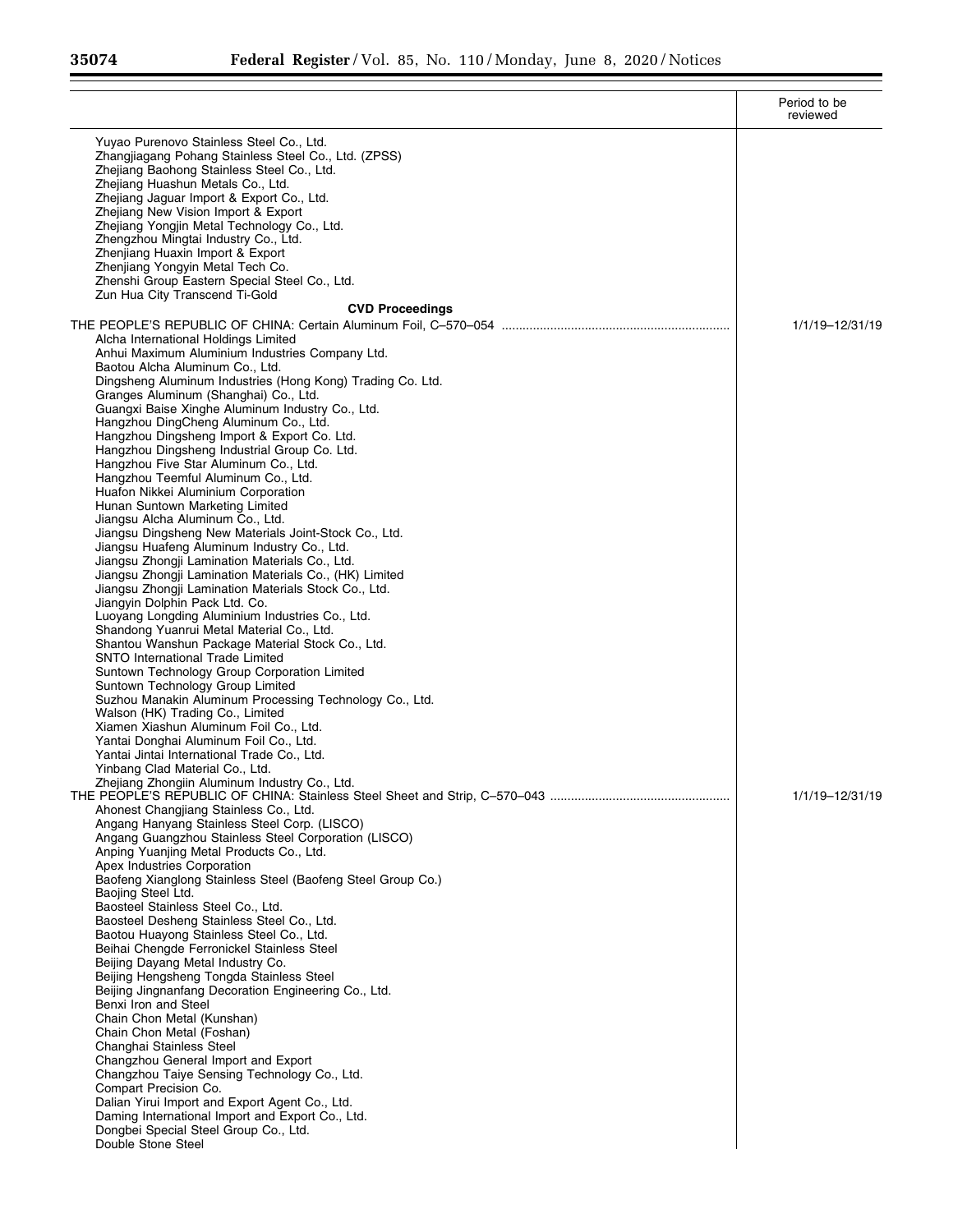|                                                                                                                                            | Period to be<br>reviewed |
|--------------------------------------------------------------------------------------------------------------------------------------------|--------------------------|
| Etco (China) International Trading Co., Ltd.                                                                                               |                          |
| <b>FHY Corporation</b><br>Foshan Foreign Economic Enterprise                                                                               |                          |
| Foshan Hermes Steel Co., Ltd.                                                                                                              |                          |
| Foshan Jinfeifan Stainless Steel Co.<br>Foshan Topson Stainless Steel Co.                                                                  |                          |
| Fugang Group                                                                                                                               |                          |
| Fujian Fuxin Special Steel Co., Ltd.<br>Fujian Kaixi Stainless Steel                                                                       |                          |
| Fujian Wuhang STS Products Co., Ltd.                                                                                                       |                          |
| Gangzhan Steel Developing Co., Ltd.<br>Globe Express Services Co., Ltd.                                                                    |                          |
| Golden Fund International Trading Co.                                                                                                      |                          |
| Guangdong Forward Metal Supply Chain Co., Ltd.<br>Guangdong Guangxin Suntec Metal Holdings Co., Ltd.                                       |                          |
| Guanghan Tiancheng Stainless Steel Products Co., Ltd.                                                                                      |                          |
| Guangxi Beihai Chengde Group<br>Guangxi Wuzhou Jinhai Stainless Steel Co.                                                                  |                          |
| Guangzhou Eversunny Trading Co., Ltd.                                                                                                      |                          |
| Haimen Senda Decoration Material Co.<br>Hanyang Stainless Steel Co. (LISCO)                                                                |                          |
| Hebei Iron & Steel                                                                                                                         |                          |
| Henan Tianhong Metal (Subsidiary of Foshan Mellow Stainless Steel Company)<br>Henan Xinjinhui Stainless Steel Co., Ltd. (aka Jinhui Group) |                          |
| Huadi Steel Group Co., Ltd.                                                                                                                |                          |
| Ideal Products of Dongguan Ltd.                                                                                                            |                          |
| Irestal Shanghai Stainless Pipe (ISSP)<br>Jaway Metal Co., Ltd.                                                                            |                          |
| Jiangdu Ao Jian Sports Apparatus Factory                                                                                                   |                          |
| Jiangsu Daming Metal Products Co., Ltd.<br>Jiangsu Jihongxin Stainless Steel Co., Ltd.                                                     |                          |
| Jiaxing Winner Import and Export Co., Ltd.                                                                                                 |                          |
| Jiaxing Zhongda Import and Export Co., Ltd.<br>Jieyang Baowei Stainless Steel Co., Ltd.                                                    |                          |
| Jinyun Xinyongmao                                                                                                                          |                          |
| Jiuquan Iron & Steel (JISCO)<br>Kuehne & Nagel, Ltd. (Ningbo)                                                                              |                          |
| Lianzhong Stainless Steel Corp. (LISCO)                                                                                                    |                          |
| Lu Qin (Hong Kong) Co., Ltd.<br>Maanshan Sungood Machinery Equipment Co., Ltd.                                                             |                          |
| Minmetals Steel Co., Ltd.                                                                                                                  |                          |
| Nanhi Tengshao Metal Manufacturing Co.                                                                                                     |                          |
| NB (Ningbo) Rilson Export & Import Corp.<br>Ningbo Baoxin Stainless Steel Co., Ltd.                                                        |                          |
| Ningbo Bestco Import & Export Co., Ltd.                                                                                                    |                          |
| Ningbo Bingcheng Import & Export Co., Ltd.<br>Ningbo Chinaworld Grand Import & Export Co., Ltd.                                            |                          |
| Ningbo Dawon Resources Co., Ltd.                                                                                                           |                          |
| Ningbo Economic and Technological Development Zone (Beilun Xiapu)<br>Ningbo Hog Slat Trading Co., Ltd.                                     |                          |
| Ningbo New Hailong Import & Export Co.                                                                                                     |                          |
| Ningbo Polaris Metal Products Co.<br>Ningbo Portec Sealing Component                                                                       |                          |
| Ningbo Qiyi Precision Metals Co., Ltd.                                                                                                     |                          |
| Ningbo Seduno Import & Export Co., Ltd.<br>Ningbo Sunico International Ltd.                                                                |                          |
| Ningbo Swoop Import & Export                                                                                                               |                          |
| Ningbo Yaoyi International Trading Co., Ltd.<br>Onetouch Business Service, Ltd.                                                            |                          |
| Qianyuan Stainless Steel                                                                                                                   |                          |
| Qingdao-Pohang Stainless Steel (QPSS)                                                                                                      |                          |
| Qingdao Rising Sun International Trading Co., Ltd.<br>Qingdao Sincerely Steel                                                              |                          |
| Rihong Stainless Co., Ltd.                                                                                                                 |                          |
| <b>Ruitian Steel</b><br>Samsung Precision Stainless Steel (Pinghu) Co., Ltd.                                                               |                          |
| Sejung Sea & Air Co., Ltd.                                                                                                                 |                          |
| Shandong Huaye Stainless Steel Group Co., Ltd.<br>Shandong Mengyin Huarun Imp and Exp Co., Ltd.                                            |                          |
| Shandong Mingwei Stainless Steel Products Co., Ltd.                                                                                        |                          |
| Shanghai Dongjing Import & Export Co.<br>Shanghai Fengye Industry Co., Ltd.                                                                |                          |
| Shanghai Ganglian E-Commerce Holdings Co., Ltd.                                                                                            |                          |
|                                                                                                                                            |                          |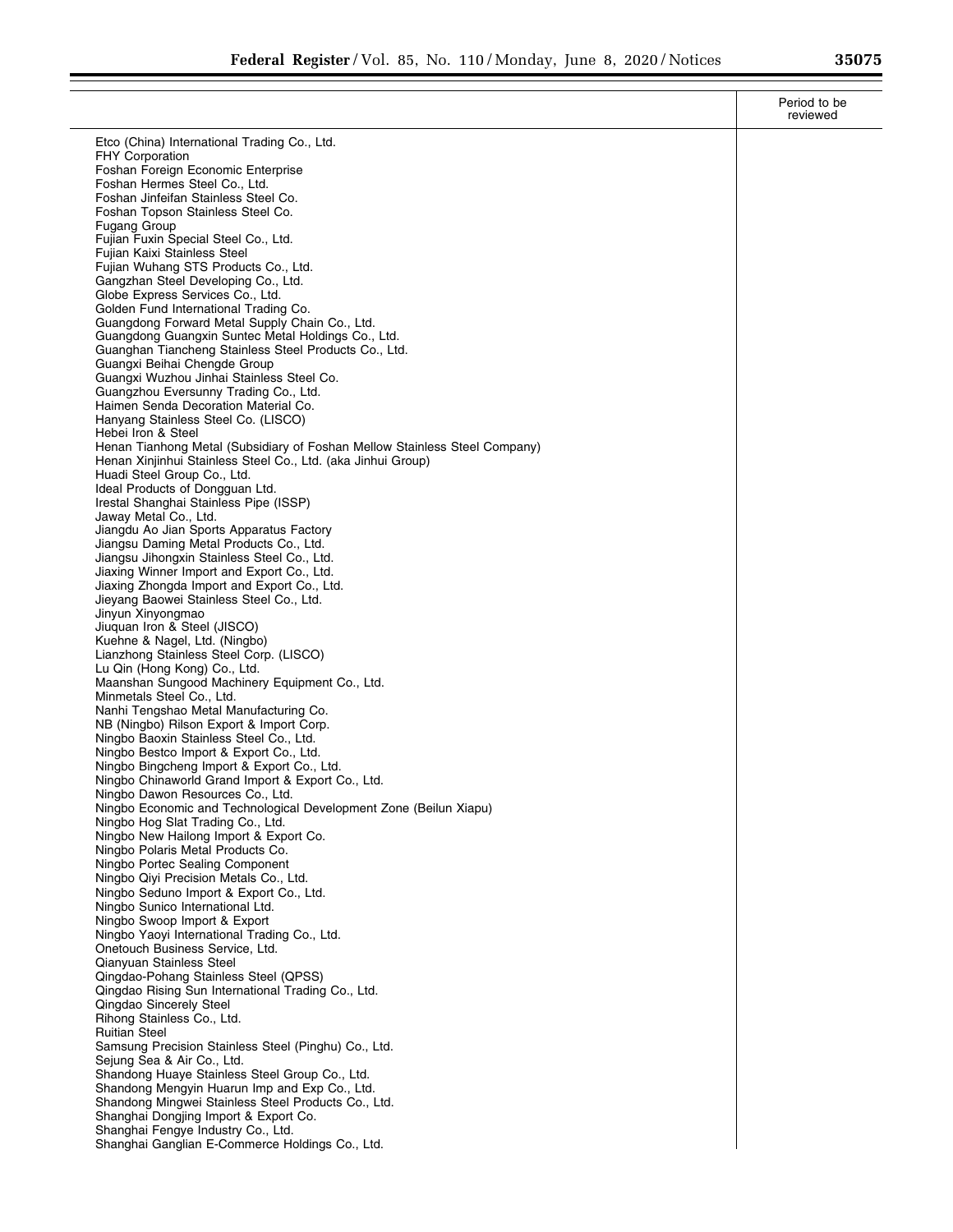|                                                                                                      | Period to be<br>reviewed |
|------------------------------------------------------------------------------------------------------|--------------------------|
| Shanghai Krupp Stainless (SKS)                                                                       |                          |
| Shanghai Metal Corporation                                                                           |                          |
| Shanghai Tankii Alloy Material Co., Ltd.                                                             |                          |
| Shanxi Taigang Stainless Steel Co., Ltd. (TISCO)                                                     |                          |
| Shaoxing Andrew Metal Manufactured Co., Ltd.                                                         |                          |
| Shenzhen Brilliant Sign Co., Ltd.                                                                    |                          |
| Shaoxing Yuzhihang Import & Export Trade Co., Ltd.                                                   |                          |
| Shenzhen Wide International Trade Co., Ltd.                                                          |                          |
| Sichuan Southwest Stainless Steel                                                                    |                          |
| Sichuan Tianhong Stainless Steel                                                                     |                          |
| Sino Base Metal Co., Ltd.                                                                            |                          |
| Suzhou Xinchen Precision Industrial Materials Co., Ltd.                                              |                          |
| <b>Taishan Steel</b>                                                                                 |                          |
| Taiyuan Accu Point Technology, Co., Ltd.                                                             |                          |
| Taiyuan Iron & Steel (TISCO)<br>Taiyuan Ridetaixing Precision Stainless Steel Incorporated Co., Ltd. |                          |
| Taizhou Durable Hardware Co., Ltd.                                                                   |                          |
| <b>Tiancheng Stainless Steel Products</b>                                                            |                          |
| Tianjin Fulida Supply Co., Ltd.                                                                      |                          |
| Tianjin Hongji Stainless Steel Products Co., Ltd.                                                    |                          |
| Tianjin Jiuyu Trade Co., Ltd.                                                                        |                          |
| Tianjin Taigang Daming Metal Product Co., Ltd.                                                       |                          |
| Tianjin Teda Ganghua Trade Co., Ltd.                                                                 |                          |
| Tianjin Tianchengjida Import & Export Trade Co., Ltd.                                                |                          |
| Tianjin Tianguan Yuantong Stainless Steel                                                            |                          |
| TISCO Stainless Steel (HK), Ltd.                                                                     |                          |
| Top Honest Stainless Steel Co., Ltd.                                                                 |                          |
| <b>TPCO Yuantong Stainless Steel Ware</b>                                                            |                          |
| Tsingshan Qingyuan                                                                                   |                          |
| World Express Freight Co., Ltd.<br>Wuxi Baochang Metal Products Co., Ltd.                            |                          |
| Wuxi Fangzhu Precision Materials Co.                                                                 |                          |
| Wuxi Grand Tang Metal Co., Ltd.                                                                      |                          |
| Wuxi Jinyate Steel Co., Ltd.                                                                         |                          |
| Wuxi Joyray International Corp.                                                                      |                          |
| Wuxi Shuoyang Stainless Steel Co., Ltd.                                                              |                          |
| Xiamen Lizhou Hardware Spring Co., Ltd.                                                              |                          |
| Xinwen Mining                                                                                        |                          |
| Henan Xuyuan Stainless Steel Co., Ltd.                                                               |                          |
| Yieh Corp., Ltd.                                                                                     |                          |
| Yongjin Metal Technology                                                                             |                          |
| Yuyao Purenovo Stainless Steel Co., Ltd.                                                             |                          |
| Zhangjiagang Pohang Stainless Steel Co., Ltd. (ZPSS)<br>Zhejiang Baohong Stainless Steel Co., Ltd.   |                          |
| Zhejiang Huashun Metals Co., Ltd.                                                                    |                          |
| Zhejiang Jaguar Import & Export Co., Ltd.                                                            |                          |
| Zhejiang New Vision Import & Export                                                                  |                          |
| Zhejiang Yongjin Metal Technology Co., Ltd.                                                          |                          |
| Zhengzhou Mingtai Industry Co., Ltd.                                                                 |                          |
| Zhenjiang Huaxin Import & Export                                                                     |                          |
| Zhenjiang Yongyin Metal Tech Co.                                                                     |                          |
| Zhenshi Group Eastern Special Steel Co., Ltd.                                                        |                          |
| Zun Hua City Transcend Ti-Gold                                                                       |                          |

#### **Suspension Agreements**

None.

# **Duty Absorption Reviews**

During any administrative review covering all or part of a period falling

between the first and second or third and fourth anniversary of the publication of an AD order under 19 CFR 351.211 or a determination under 19 CFR 351.218(f)(4) to continue an order or suspended investigation (after sunset review), Commerce, if requested by a domestic interested party within 30 days of the date of publication of the notice of initiation of the review, will determine whether AD duties have been absorbed by an exporter or producer subject to the review if the subject merchandise is sold in the United States through an importer that is affiliated

with such exporter or producer. The request must include the name(s) of the exporter or producer for which the inquiry is requested.

# **Gap Period Liquidation**

For the first administrative review of any order, there will be no assessment of antidumping or countervailing duties on entries of subject merchandise entered, or withdrawn from warehouse, for consumption during the relevant ''gap'' period of the order (*i.e.,* the period following the expiry of provisional measures and before

<sup>5</sup> In past reviews, Commerce has treated these companies as a single entity. *See, e.g., Certain Activated Carbon From the People's Republic of China: Final Results of Antidumping Duty Administrative Review; 2017–2018.* We also received a review request for Jacobi Carbons, Inc., however, Jacobi Carbons, Inc. is a U.S. affiliate of Jacobi Carbons AB.